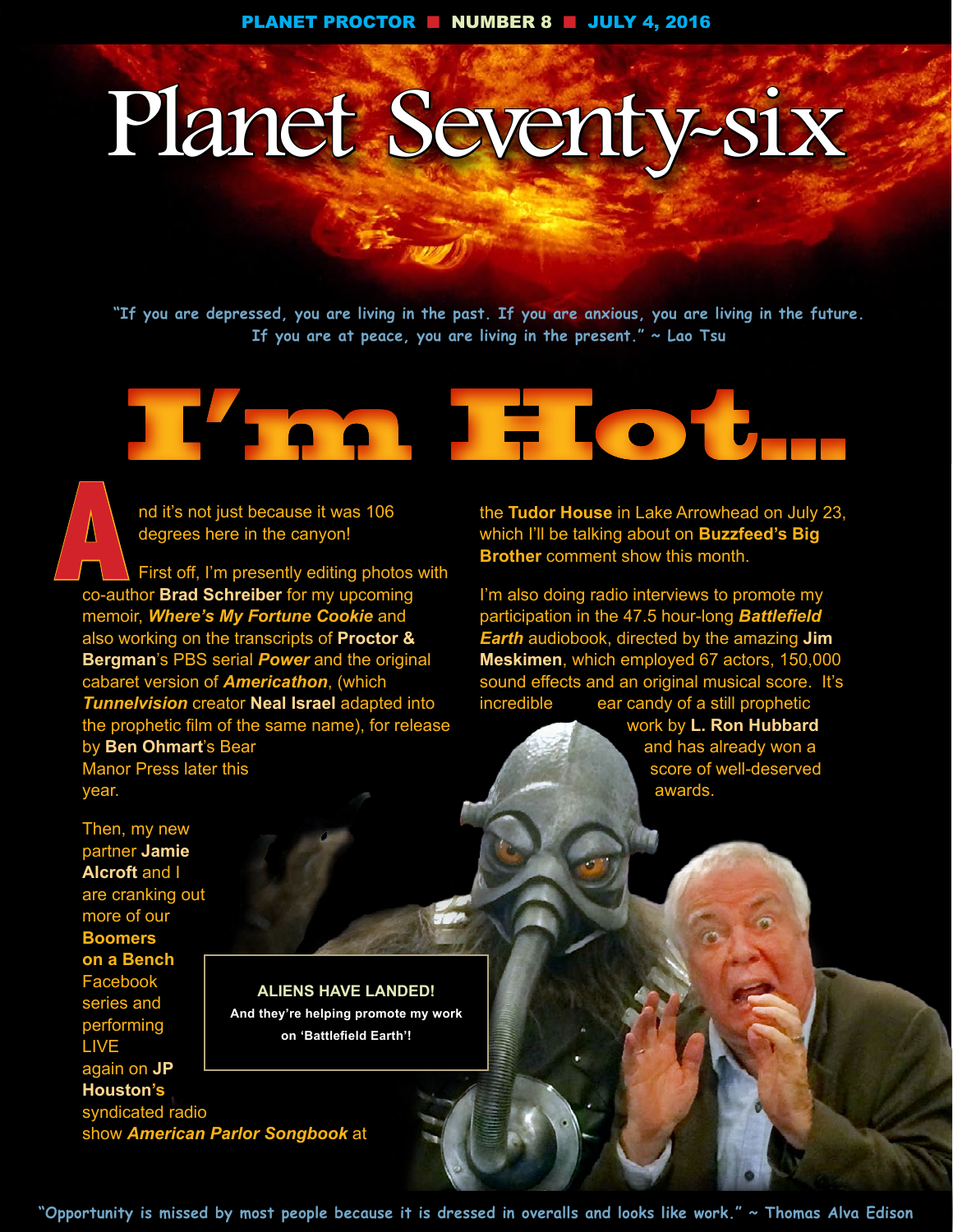#### FORWARD, INTO THE PAST

nd most exciting, in early July, thanks to a<br>recommendation by our talented colleague<br>WKRP "Boy Toy" **Gary Sandy**, I'll be appe recommendation by our talented colleague, former WKRP "Boy Toy" **Gary Sandy**, I'll be appearing in the role of **John Randolph** of Roanoke (1773-1833) in a three-part PBS television series about **Francis Scott Key**,



titled *After the Song* and directed by **Philip J. Marshall** at the Maryland Studios in Baltimore. It's scheduled to air during Black History month in 2017.

Gary plays **Andrew Jackson**, and my character is a flamboyant chap, cursed with a high, shrill voice, who often appeared in the Senate sporting a riding crop and attired in "kinky boots," accompanied by his two blond Afghan hounds and his favorite slave, **Juba**. For a preview of the show go **[HERE](http://www.fskusa.org)** and read more in the following item …

"I am an aristocrat. I love liberty, I hate equality." **~ John Randolph**

## THE REST OF THE STORY

genetic aberration – possibly **Klinefelter**<br> **syndrome** – left Randolph beardless and<br>
soprano pre-pubescent voice throughout<br>
but at the unusually young age of 26 he was elec**syndrome** – left Randolph beardless and with a soprano pre-pubescent voice throughout his life, but at the unusually young age of 26, he was elected to the Sixth and then the six succeeding U.S. Congresses from

THROUGHOUT THE 'PLANET,' CLICKING BOLD, DARK RED TYPE OPENS A RELATED INTERNET LINK.

1799 to 1813. In 1803, Federalist **William Plumer** of New

Hampshire wrote of his unique presence:

"Mr. Randolph goes to the House booted and spurred, with his whip in hand, in imitation, it is said, of members of the British Parliament. He is a very slight man but of the common stature." A cousin of **Thomas Jefferson**, he is descended from the celebrated Indian Princess

**Pochahontas**. "I admire his ingenuity and address," wrote Plumer. "But I dislike his politics."

"Remember – remember always – that all of us, and you and I especially, are descended from immigrants and revolutionists." **~ Franklin D. Roosevelt**

#### DEMS AND REPS

Ithough at first glance Republicans and Democrats<br>appear to be indistinguishable, let's review some<br>differences: appear to be indistinguishable, let's review some differences:

The people you see coming out of white wooden churches are Republicans. Democrats buy most of the books that Republicans have banned while Republicans form censorship committees and read them in groups. Republicans smoke cigars on weekdays.

On weekends, **Republicans** head for the hunting lodge or the yacht club while Democrats wash the car and get a haircut. Republicans post signs saying "No Trespassing" and "These Deer Are Private Property." Democrats bring picnic baskets



and start bonfires with those signs. Democrats eat the fish they catch while Republicans hang them on the wall.

Republicans have governesses for their kids. Democrats have grandmothers. Republicans tend to keep their shades drawn, although there is seldom any reason to. Democrats ought to, but don't. Republicans raise dahlias, Dalmatians and eyebrows. Democrats raise Airdales, kids and taxes.

Republicans follow the plans their grandfathers made. Democrats make plans and then do something else. Republicans sleep in twin beds, sometimes even in separate rooms – and that is why there are more Democrats.

 "The political and commercial morals of the United States are not merely food for laughter, they are an entire banquet." **~ Mark Twain**

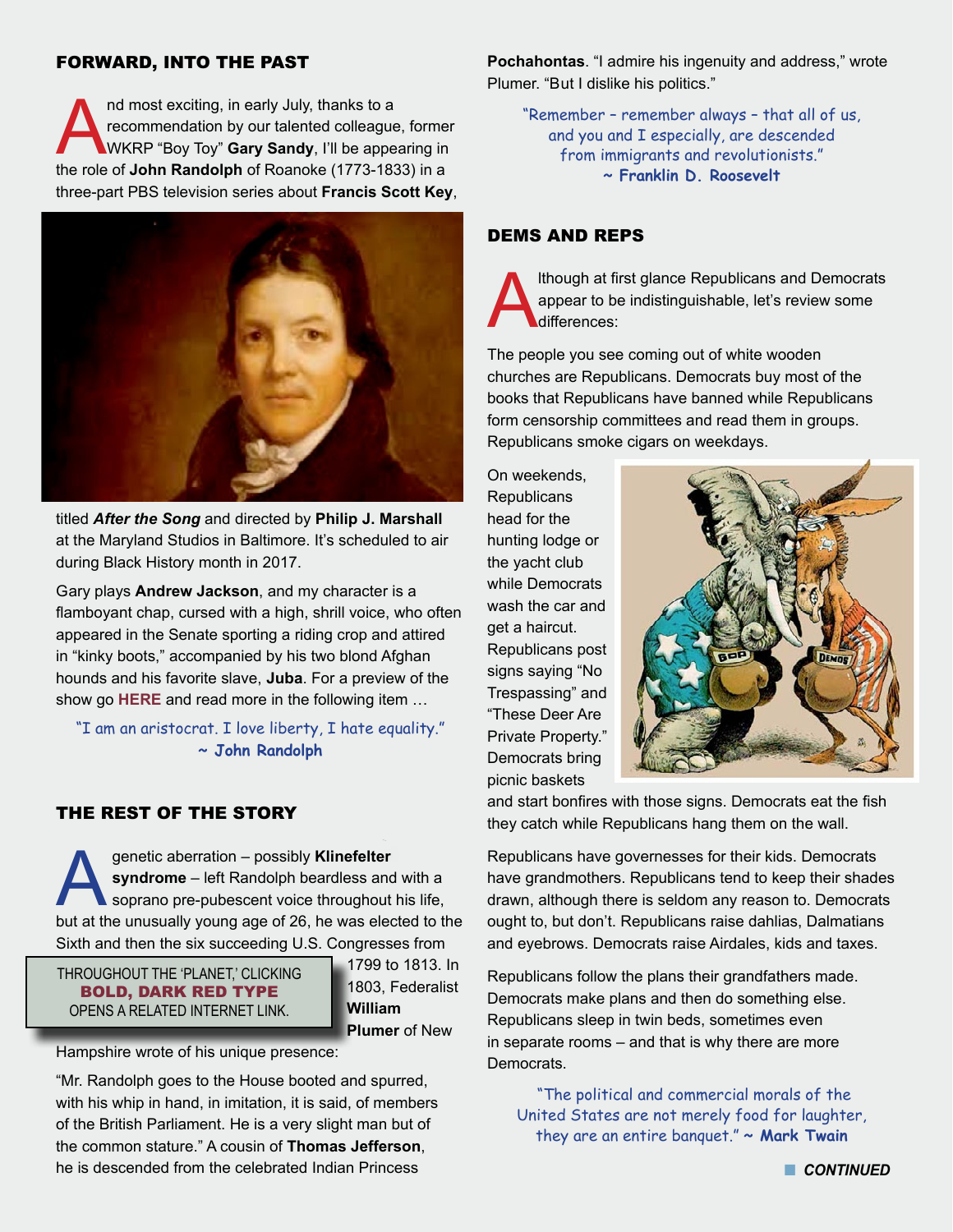#### JOY OF AGING

'Ihave become a frivolous old gal," writes our Planeteer "As soon as I awake, **Will Power** helps me out of bed, **Joy**. "I'm seeing five gentlemen regularly.

and when he leaves I have a regular date with my dear old **John**. Then **Charley Horse** takes up a lot of my attention, and when he leaves, **Arthur Ritus** shows up and occupies the rest of my day – but he hates to stay in one place for long, so he takes me from joint to joint.

"After such a busy day, I'm really exhausted and ready to go to bed and that's when I call on **Ben Gay** (and he's NOT), and he's really HOT! What a day…"

> "The school of hard knocks is an accelerated curriculum." **~ Menander (342-292 BC)**

#### KOKO SPEAKS

ko has a gorilla-sized crush on **Matthew McConaughey** and asks to watch the move to **Launch** over and over. She even combinations to create a name just for him, and no kidding **McConaughey** and asks to watch the movie *Failure to Launch* over and over. She even combined some signs to create a name just for him, and, no kidding – Koko calls Matthew "Hot Boy."

Koko has also expressed a broad taste in music. Recently her favorites have included "Wrecking Ball" by **Miley Cyrus**  and several of the bass-lines from a variety of the **Red Hot Chili Peppers** tracks.

And Koko loves the **Pharrell Williams**' song "Happy." She even asked for a Pharrell-style hat, which they got for her. **[SUPPORT KOKO HERE](http://www.koko.org)**.

## "After readying the every emotion, there is understanding entering the realm." **~ Fortune Cookie**

#### TO PEE OR NOT TO PEE

have one very important question about bathroom legislation – who will pay the And how much money will a Pecker-Cheeser? have one very important question about the whole LGBT bathroom legislation – who will pay the Pecker-Checker? And how much money will a Pecker-Checker make? Do

One more question: "How many peckers could a Pecker-Checker check if a Pecker-Checker can check peckers?"

And will women have to wear a "Vag Badge?" Will we have to hire a Vag-Badge Madge? And if things get out of hand (so to speak), we can always hire a PC Restroom Service!

Their motto? "If you gotta pee, we gotta see!"

"Oh, this age! How tasteless and ill-bred it is!" **~ Catallus (84-57 BC)**

#### BUT WHO'S COUNTING?

The local news station was interviewing an 80-year-<br>old lady because she had just gotten married for the fourth time. The interviewer asked her questions all<br>her life about what it felt like to be marrying again at 80 old lady because she had just gotten married for the fourth time. The interviewer asked her questions about her life, about what it felt like to be marrying again at 80, and then about her new husband's occupation. "He's a funeral director," she answered. "Interesting," the newsman thought. He then asked her if she wouldn't mind telling him a little about her first three husbands and what they did for a living.

She paused for a few moments, needing time to reflect on

all those years. After a short time, a smile came to her face and she answered proudly, explaining that she had first married a banker when she was in her 20s, then a circus ringmaster when in her 40s, and a preacher when in her 60s, and now – in her 80s – a funeral director.

The interviewer looked at her, quite astonished, and asked why she had married four men with such diverse careers. She smiled and explained, "I married one for the money, two for the show, three to get ready, and four to go."

"Times are bad. Children no longer obey their parents and everyone is writing a book." **~ Cicero**

**n** CONTINUED

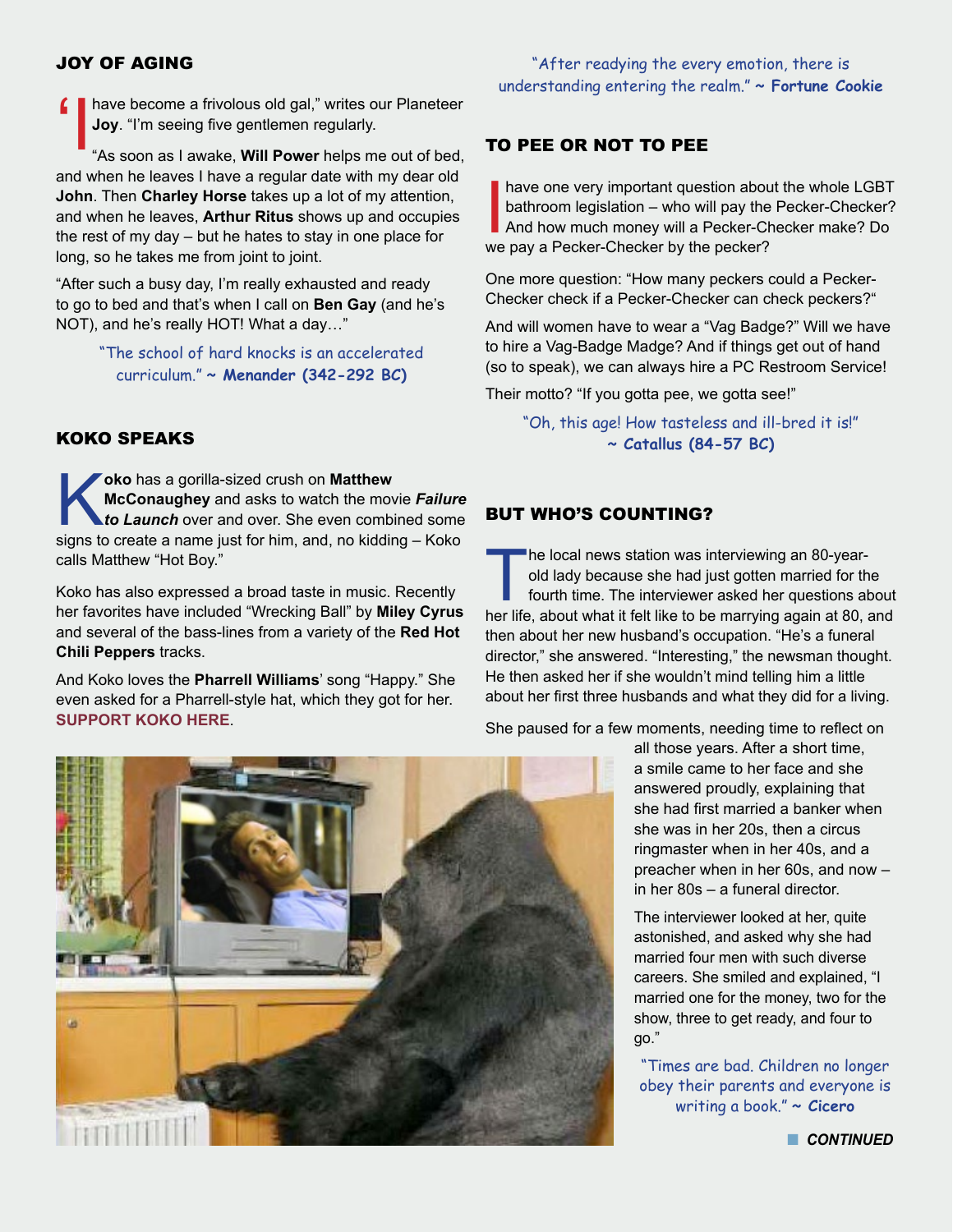#### WHY SEVENTY-SIX?

lell dear friends, July is my birthday month and on the 28th I will turn 76. And I Just wanted to let all know that I had a terrible accident tlast week, but I'm doing a little better now and will recover in time to celebrate.

Yes, I'm getting older, but thanks to my Irish genes and my Amish jeans, I'm still feeling pretty spry, so I decided to go horseback riding, which I haven't done in years. Wisely, I picked out the most docile-looking horse I could and started out slowly. But then it went a little faster and a little faster, and soon the horse was going as fast as it could possibly go!

Suddenly I lost my balance, fell off, and my foot got caught in the stirrup, and the damned horse kept going, dragging me around in a circle.

Despite my panicked screaming, it just kept going around and around, and if it weren't for a quick-thinking man – to whom I owe my life – I'm sure my injuries would have been a lot more severe than they are. Thank goodness the WalMart store manager came over and unplugged the merry-go-round.

"Docile" my ass! Next time I'll ride the Happy Seal.

"How little you know of the age you live in if you think that honey is sweeter than cash in hand." **~ Ovid**

# FOUR NOT TO GO?

n my 75th birthday, I got a gift certificate from my wife which paid for a visit to a

shaman living on a reservation near Lake Arrowhead who was rumored to have a wonderful cure for erectile dysfunction, not that I really needed it…

But after being persuaded, I drove to the reservation, handed my ticket to the shaman, and wondered what I was in for. The old man slowly, methodically produced a potion, handed it to me, and gripping my shoulder, warned, "This is powerful medicine and it must be respected. Take only a teaspoonful and then say '1-2-3.' When you do that, you

**[KOOL](http://historyofcool.com)** [MILLS](https://www.youtube.com/watch?v=ZthGh758pYY#action=share) **[OPEN](https://www.youtube.com/watch?v=PRVwHP__qMM)** [SING SEXY](https://youtu.be/WH8IKANHNqM) [PACIFICA](http://citywatchla.com/index.php/the-la-beat/11301-saving-pacifica-radio-an-insider-s-view) **[BESTWEB](http://biggeekdad.com/2015/12/best-of-web-2015/)** [WACKY GREEN](http://www.wackyuses.com/wacky/lipton.html) [LEAP](https://www.youtube.com/watch?v=Dr7SHCCETgM) [PAPER CUTS](http://www.ba-bamail.com/content.aspx?emailid=21394) [HYPER HELL](https://www.youtube.com/watch?v=YJg02ivYzSs) **[JONES](http://www.smithsonianmag.com/history/true-story-free-state-jones-180958111/#eSSf1BRZoClX5ywo.99)** [JUMPIN' JUPITER](http://www.huffingtonpost.com/entry/juno-bow-shock-audio_us_5775f088e4b04164640f684d?section) PLANET CLICK **CLICK WORDS TO OPEN** RIDES

will be more potent than you have ever been in your life and can perform as long as you want." I was encouraged, and asked, "How do I stop the medicine from working?"

"Your partner must say '1-2-3-4'," the shaman responded. "And when she does, the medicine will not work again until the next full moon."

> I was eager to see if it worked, so I went home, showered, shaved, took a spoonful of the medicine, and invited my wife to join me in the bedroom. When she came in, I took off my clothes and said, "1-2-3!" Immediately, I was the manliest of men. My wife, excited, began throwing off her clothes, and then asked breathlessly, "What was the 1-2-3 for?"

> And that, boys and girls, is why we should never end our sentences with a preposition.

"There is nothing so absurd but some philosopher has said it." **~ Cicero**

## OBLIGATORY OBITUARIES

ear Friends, this is the hardest part<br>of the Planet for me to write every<br>month, and the longer I delay, the<br>worse it gets, because more and more of of the Planet for me to write every month, and the longer I delay, the worse it gets, because more and more of our close and beloved souls are casting off this mortal coil – but here goes.

Of course, the "greatest" recent celebrity passing was **Muhammed Ali**, whom I had the thrill to meet once, briefly, after some publicity event in LA. He was a true gentleman and I shook his hand and complimented him on his anti-war stance, and here's why:

"Why should they ask me to put on a uniform and go 10,000 miles from home and drop bombs and bullets on Brown people in Vietnam n *CONTINUED*